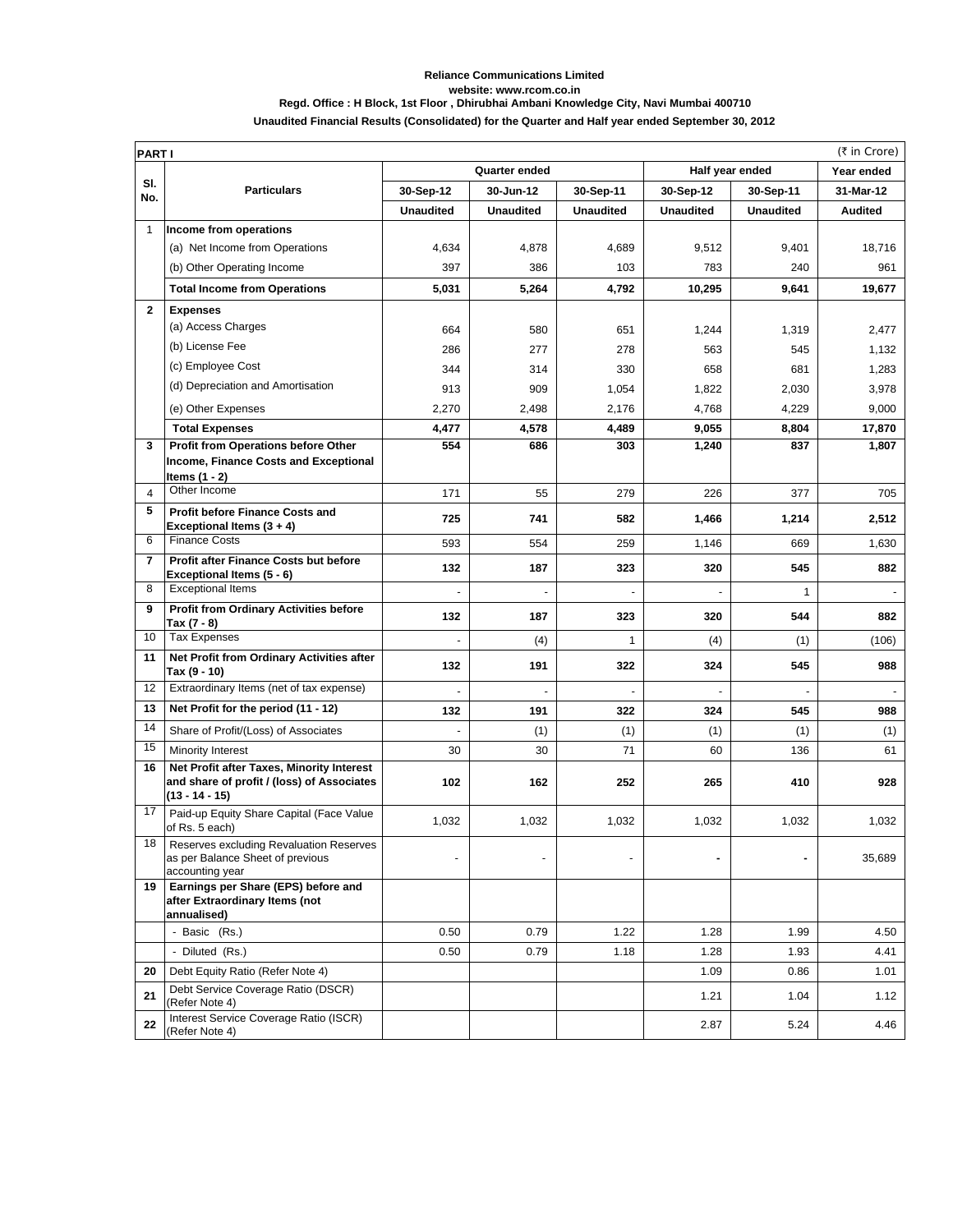|                           | <b>PART II</b>                                                                                  |                  |                  |                  |                            |                  |               |  |  |
|---------------------------|-------------------------------------------------------------------------------------------------|------------------|------------------|------------------|----------------------------|------------------|---------------|--|--|
| <b>Select Information</b> |                                                                                                 |                  |                  |                  |                            |                  |               |  |  |
|                           | <b>Particulars</b>                                                                              | Quarter ended    |                  |                  | Half year ended            | Year ended       |               |  |  |
| SI.<br>No.                |                                                                                                 | 30-Sep-2012      | 30-Jun-2012      | 30-Sep-2011      | 30-Sep-2012                | 30-Sep-2011      | 31-Mar-2012   |  |  |
|                           |                                                                                                 | <b>Unaudited</b> | <b>Unaudited</b> | <b>Unaudited</b> | <b>Unaudited</b>           | <b>Unaudited</b> | Audited       |  |  |
| A                         | <b>Particulars of Shareholding</b>                                                              |                  |                  |                  |                            |                  |               |  |  |
| 1                         | <b>Public Shareholding</b>                                                                      |                  |                  |                  |                            |                  |               |  |  |
|                           | Number of Shares                                                                                | 663,318,324      | 663,318,324      | 663,318,324      | 663,318,324                | 663,318,324      | 663,318,324   |  |  |
|                           | Percentage of Shareholding                                                                      | 32.14%           | 32.14%           | 32.14%           | 32.14%                     | 32.14%           | 32.14%        |  |  |
| $\overline{2}$            | <b>Promoters and Promoter Group</b><br>Shareholding                                             |                  |                  |                  |                            |                  |               |  |  |
|                           | (a) Pledged / Encumbered                                                                        |                  |                  |                  |                            |                  |               |  |  |
|                           | - Number of Shares                                                                              | Nil              | Nil              | Nil              | Nil                        | Nil              | Nil           |  |  |
|                           | - Percentage of Shares (as a % of the<br>total shareholding of promoters and<br>Promoter Group) | N.A.             | N.A.             | N.A.             | N.A.                       | N.A.             | N.A.          |  |  |
|                           | - Percentage of Shares (as a % of the<br>total share capital of the company)                    | N.A.             | N.A.             | N.A.             | N.A.                       | N.A.             | N.A.          |  |  |
|                           | (b) Non-encumbered                                                                              |                  |                  |                  |                            |                  |               |  |  |
|                           | - Number of Shares                                                                              | 1,400,708,557    | 1,400,708,557    | 1,400,708,557    | 1,400,708,557              | 1,400,708,557    | 1,400,708,557 |  |  |
|                           | - Percentage of Shares (as a % of the<br>total shareholding of promoters and<br>Promoter Group) | 100.00%          | 100.00%          | 100.00%          | 100.00%                    | 100.00%          | 100.00%       |  |  |
|                           | - Percentage of Shares (as a % of the<br>total share capital of the company)                    | 67.86%           | 67.86%           | 67.86%           | 67.86%                     | 67.86%           | 67.86%        |  |  |
| в                         | <b>Investor Complaints</b>                                                                      |                  |                  |                  |                            |                  |               |  |  |
|                           | <b>Particulars</b>                                                                              |                  |                  |                  | Quarter ended 30-Sept-2012 |                  |               |  |  |
|                           | Pending at the heginning of the quarter                                                         |                  |                  |                  |                            | Nil              |               |  |  |

| SI. |                                                    | Quarter ended | Half year ended | Year ended    |  |
|-----|----------------------------------------------------|---------------|-----------------|---------------|--|
|     | Segment wise Revenue, Results and Capital Employed |               |                 | (₹ in Crore ) |  |
|     |                                                    |               |                 |               |  |
|     | Remaining unresolved at the end of the quarter     | Nil           |                 |               |  |
|     | Disposed off during the quarter                    |               |                 |               |  |
|     | Received during the quarter                        |               |                 |               |  |
|     | Pending at the beginning of the quarter            | Nil           |                 |               |  |

|                | Jeginent wise Revenue, Results and Capital Employed              |                  | Quarter ended    |                  |                  | $(1)$ in Croic $\overline{I}$<br>Year ended |                |
|----------------|------------------------------------------------------------------|------------------|------------------|------------------|------------------|---------------------------------------------|----------------|
| SI.<br>No.     | <b>Particulars</b>                                               |                  | 30-Jun-12        |                  |                  | Half year ended                             |                |
|                |                                                                  | 30-Sep-12        |                  | 30-Sep-11        | 30-Sep-12        | 30-Sep-11                                   | 31-Mar-12      |
|                |                                                                  | <b>Unaudited</b> | <b>Unaudited</b> | <b>Unaudited</b> | <b>Unaudited</b> | <b>Unaudited</b>                            | <b>Audited</b> |
| 1              | <b>Segment Revenue</b>                                           |                  |                  |                  |                  |                                             |                |
|                | (a) Wireless                                                     | 4,422            | 4,527            | 4,417            | 8,949            | 8,744                                       | 17,696         |
|                | (b) GEBU                                                         | 2,433            | 2,451            | 2,335            | 4,884            | 4.627                                       | 9,418          |
|                | (c) Others / Unallocated                                         | 219              | 243              | 314              | 463              | 598                                         | 1.100          |
|                | <b>Total</b>                                                     | 7,074            | 7,221            | 7,066            | 14,296           | 13,969                                      | 28,214         |
|                | Less: Inter segment revenue                                      | (1, 872)         | (1,902)          | (1,995)          | (3,774)          | (3,951)                                     | (7, 832)       |
|                | <b>Income from Operations</b>                                    | 5,202            | 5,319            | 5,071            | 10,522           | 10,018                                      | 20,382         |
| $\overline{2}$ | <b>Segment Results</b>                                           |                  |                  |                  |                  |                                             |                |
|                | Profit / (Loss) before Tax and Finance<br>Cost from each segment |                  |                  |                  |                  |                                             |                |
|                | (a) Wireless                                                     | 639              | 654              | 557              | 1.293            | 1.188                                       | 2,431          |
|                | (b) GEBU                                                         | 289              | 340              | 247              | 629              | 500                                         | 1,093          |
|                | (c) Others / Unallocated                                         | (203)            | (253)            | (222)            | (456)            | (474)                                       | (1,012)        |
|                | Total                                                            | 725              | 741              | 582              | 1,466            | 1,214                                       | 2,512          |
|                | Less: Finance Costs                                              | 593              | 554              | 259              | 1,146            | 669                                         | 1,630          |
|                | Less: Exceptional Items                                          | $\blacksquare$   | ٠                | ä,               | ٠                |                                             |                |
|                | <b>Total Profit before Tax</b>                                   | 132              | 187              | 323              | 320              | 544                                         | 882            |
| 3              | <b>Capital Employed</b>                                          |                  |                  |                  |                  |                                             |                |
|                | (Segment assets - Segment liabilities)                           |                  |                  |                  |                  |                                             |                |
|                | (a) Wireless                                                     | 56.802           | 57,699           | 51,168           | 56.802           | 51,168                                      | 56,352         |
|                | (b) GEBU                                                         | 14.903           | 15.858           | 11.066           | 14,903           | 11.066                                      | 10,212         |
|                | (c) Others / Unallocated                                         | 5.042            | 6.687            | 14.557           | 5.042            | 14.557                                      | 9.914          |
|                | <b>Total</b>                                                     | 76,747           | 80,244           | 76,791           | 76,747           | 76,791                                      | 76,478         |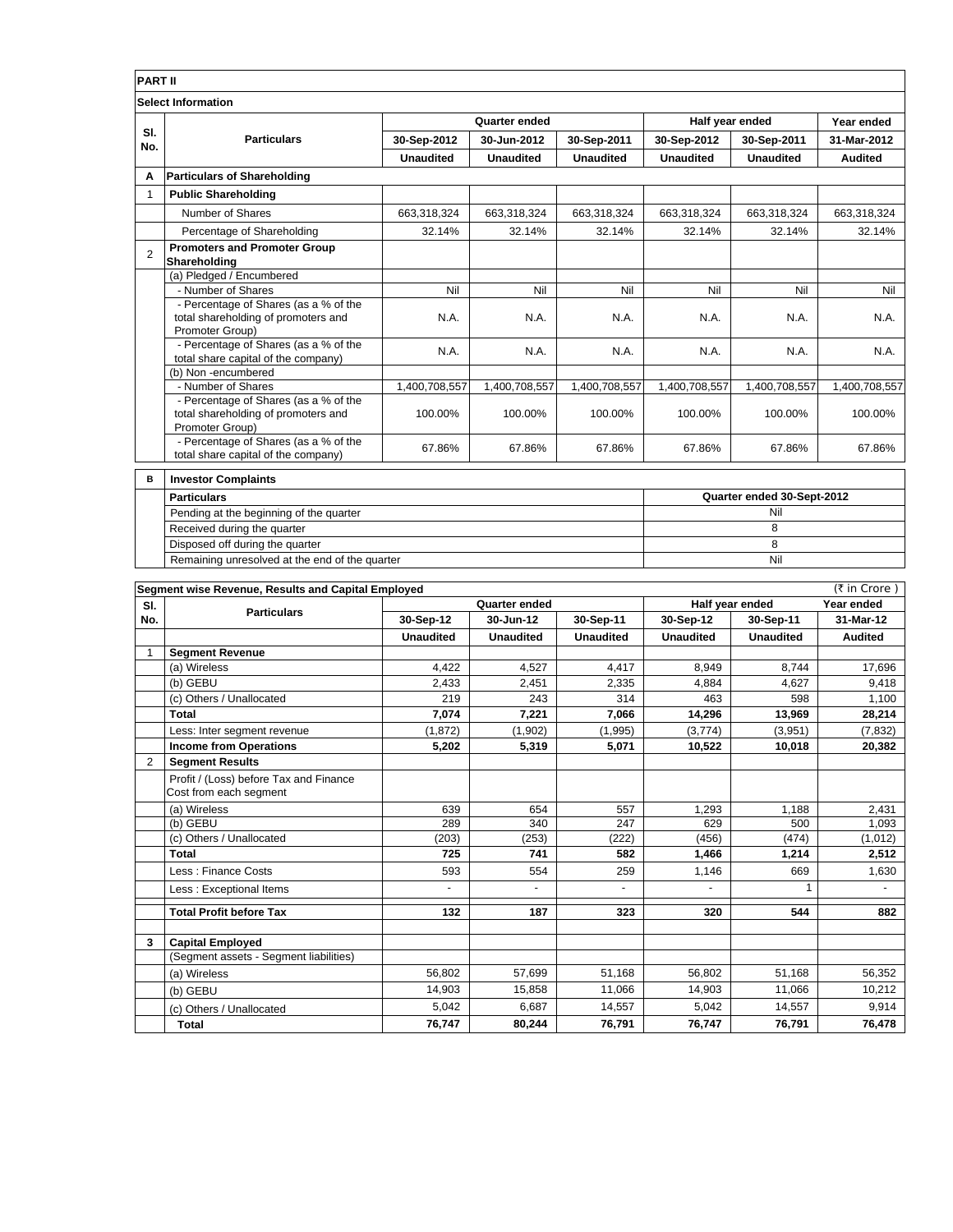|              | <b>Consolidated Statement of Assets and Liabilities</b>           | (₹ in Crore)     |                |  |
|--------------|-------------------------------------------------------------------|------------------|----------------|--|
|              |                                                                   | As at            | As at          |  |
|              | <b>Particulars</b>                                                |                  | 31-Mar-12      |  |
|              |                                                                   | <b>Unaudited</b> | <b>Audited</b> |  |
| A            | <b>Equity and Liabilities</b>                                     |                  |                |  |
| 1            | <b>Shareholder's Funds</b>                                        |                  |                |  |
|              | (a) Share Capital                                                 | 1,032            | 1,032          |  |
|              | (b) Reserves and Surplus                                          | 35,317           | 35,689         |  |
|              | Sub-total - Shareholders' Fund                                    | 36,349           | 36,721         |  |
| $\mathbf{2}$ | <b>Minority Interest</b>                                          | 917              | 860            |  |
| 3            | <b>Non Current Liabilities</b>                                    |                  |                |  |
|              | (a) Long Term Borrowings                                          | 30,430           | 29,646         |  |
|              | (b) Deferred Tax Liabilities (Net)                                | 1,018            | 1,018          |  |
|              | (c) Other Long Term Liabilities                                   | 1.348            | 1,217          |  |
|              | (d) Long Term Provisions                                          | 847              | 824            |  |
|              | <b>Sub-total - Non Current Liabilities</b>                        | 33,643           | 32,705         |  |
| 4            | <b>Current Liabilities</b>                                        |                  |                |  |
|              | (a) Short Term Borrowings                                         | 5,899            | 5,539          |  |
|              | (b) Trade Payables                                                | 2,621            | 2,318          |  |
|              | (c) Other Current Liabilities                                     | 11.448           | 11.881         |  |
|              | (d) Short Term Provisions                                         | 2,462            | 2,666          |  |
|              | <b>Sub-total - Current Liabilities</b>                            | 22,430           | 22,404         |  |
|              | <b>Total Equity and Liabilities</b>                               | 93,339           | 92,690         |  |
| в            | <b>Assets</b>                                                     |                  |                |  |
| 1            | <b>Non Current Assets</b>                                         |                  |                |  |
|              | (a) Fixed Assets                                                  | 70,582           | 71,478         |  |
|              | (b) Goodwill on Consolidation                                     | 5,484            | 5,009          |  |
|              | (c) Non Current Investments                                       | 132              | 133            |  |
|              | (d) Foreign Currency Monetory Item Translation Difference Account | 817              | 425            |  |
|              | (e) Long Term Loans and Advances                                  | 2,912            | 2,482          |  |
|              | (f) Other Non Current Assets                                      | 221              | 618            |  |
|              | <b>Sub-total - Non Current Assets</b>                             | 80,148           | 80,145         |  |
| 2            | <b>Current Assets</b>                                             |                  |                |  |
|              | (a) Current Investment                                            | 568              | 519            |  |
|              | (b) Inventories                                                   | 503              | 566            |  |
|              | (c) Trade Receivables                                             | 3,618            | 3,584          |  |
|              | (d) Cash and Cash Balances                                        | 789              | 550            |  |
|              | (e) Short Term Loans and Advances                                 | 5,171            | 4,988          |  |
|              | (f) Other Current Assets                                          | 2,542            | 2,338          |  |
|              | <b>Sub-total - Current Assets</b>                                 | 13,191           | 12,545         |  |
|              | <b>Total Assets</b>                                               | 93.339           | 92,690         |  |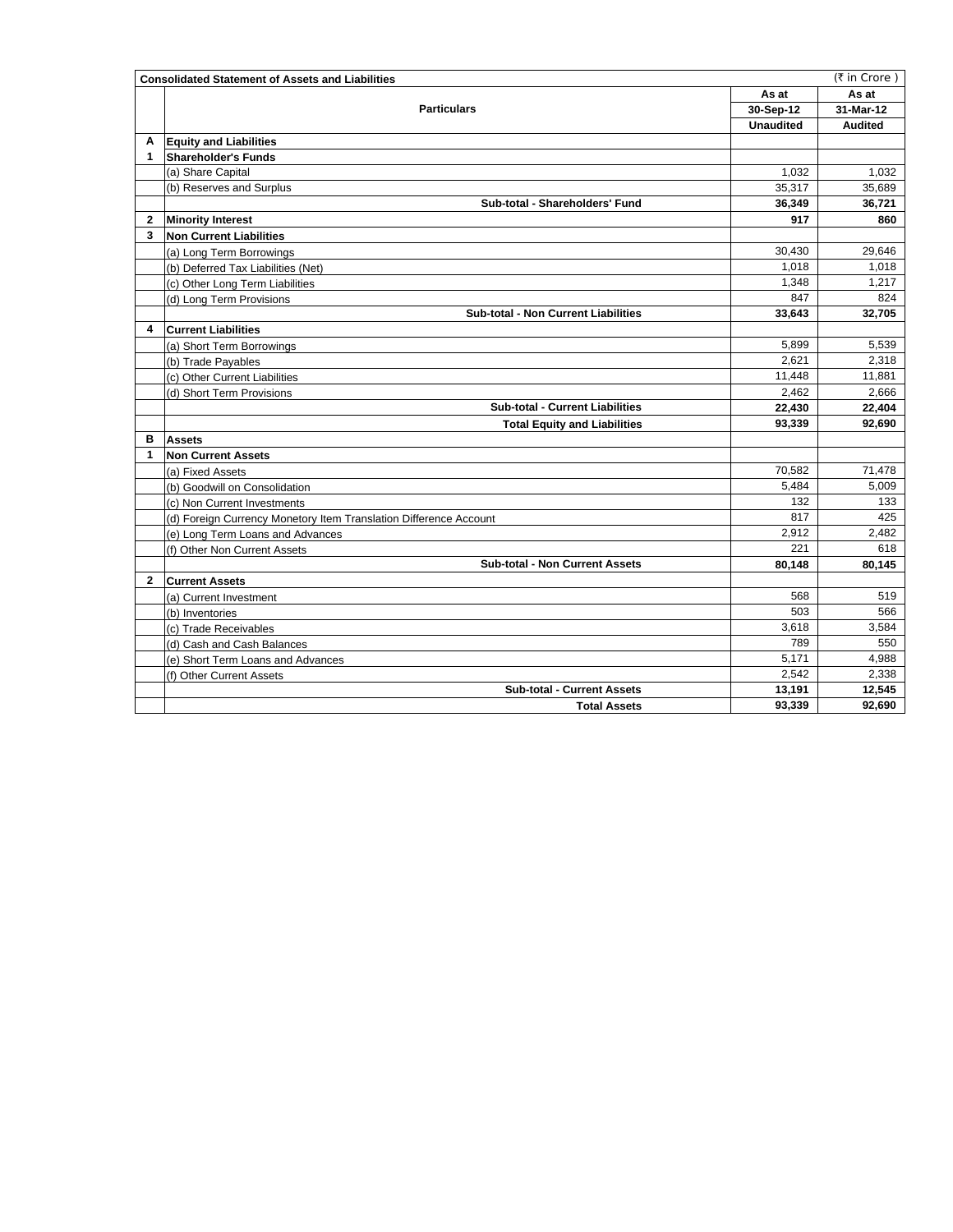## **Notes**

- 1. Figures of the previous period have been regrouped and reclassified, wherever required.
- 2. Pursuant to the Schemes of Arrangement ("the Schemes") sanctioned by the Hon'ble High Court of Judicature at Mumbai, net exchange variations comprising of  $\bar{\tau}$  142 crore (gain) and  $\bar{\tau}$  265 crore relating to foreign currency monetary items other than long term foreign currency monetary items and  $\bar{\tau}$  78 crore and  $\bar{\tau}$  182 crore being amortization of the balance in "Foreign Currency Monetary item Translation Difference Account (FCMITDA)", during the quarter and half year ended September 30, 2012 respectively, are withdrawable from General Reserve. This treatment has no impact on the Statement of Profit and Loss of the quarter and half year ended on September 30, 2012 as the same have not been considered therein and the necessary effect, if any, consistent with the practice followed in earlier periods, will be carried out at the year end. Consequently, reported Reserve and surplus, current liabilities, current assets and FCMITDA would have been  $\bar{\tau}$  34,870 crore,  $\bar{\tau}$  22,579 crore,  $\bar{\tau}$  13,083 crore and  $\bar{\tau}$  635 crore respectively as at 30th September, 2012.
- 3. The Company is operating with Wireless, GEBU and Others / Unallocated segments. Accordingly, segment-wise information has been given. This is in line with the requirement of AS 17 "Segment Reporting".
- 4. Formula used for the computation of ratios:
	- $i$  ) Debt Equity Ratio = Debt/ Equity:
	- ii) Debt Service Coverage Ratio (DSCR) = Earnings before depreciation, interest, tax/ (Interest + Principal repayment);
	- iii ) Interest Service Coverage Ratio (ISCR) = Earnings before depreciation, interest, tax/ (Interest expense)
- 5. The Company has opted to publish consolidated financial results for the year 2012 13. Standalone financial results, for the quarter and half year ended 30th September, 2012 can be viewed on the website of the Company, National Stock Exchange of India Limited and BSE Limited at www.rcom.co.in, www.nseindia.com and www.bseindia.com respectively.
- 6. Additional information on standalone basis is as follows:

| (₹ in crore)                    |                  |                      |                  |                  |                  |                |  |
|---------------------------------|------------------|----------------------|------------------|------------------|------------------|----------------|--|
|                                 |                  | <b>Quarter ended</b> |                  | Six months ended | Year ended       |                |  |
| <b>Particulars</b>              | 30-Sept-2012     | 30-Jun-2012          | 30-Sept-2011     | 30-Sept-2012     | 30-Sept-2011     | 31-Mar-2012    |  |
|                                 | <b>Unaudited</b> | <b>Unaudited</b>     | <b>Unaudited</b> | <b>Unaudited</b> | <b>Unaudited</b> | <b>Audited</b> |  |
| Total Income                    | 3,059            | 2,794                | 3,015            | 5,853            | 6,017            | 11,863         |  |
| Profit/<br>(Loss)<br>before tax | 9                | (252)                | (99)             | (243)            | (371)            | 155            |  |
| Profit/<br>(Loss)<br>after tax  | 9                | (252)                | (99)             | (243)            | (371)            | 156            |  |